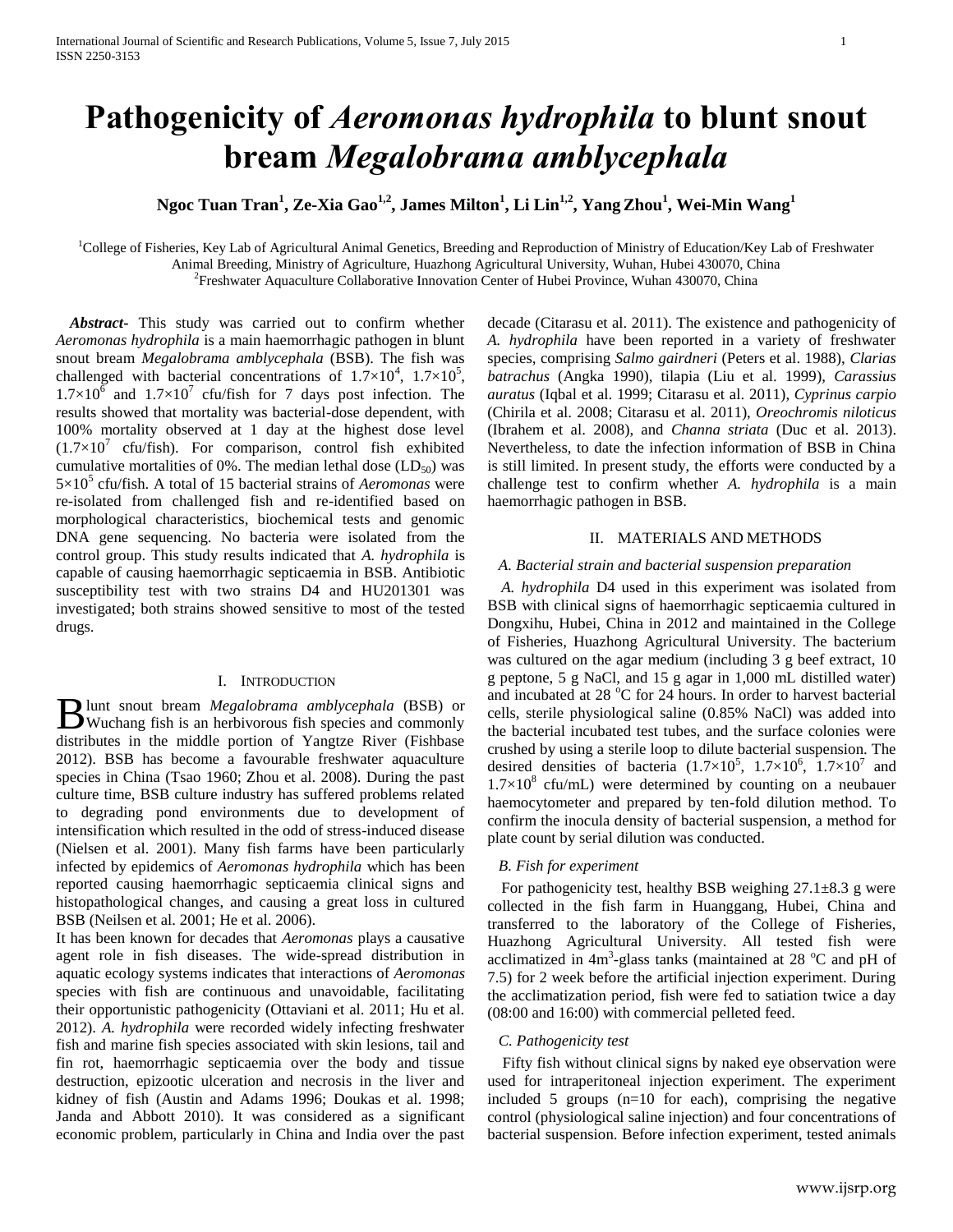were slightly anesthetized by MS-222 (Sigma, USA). Inocula were set up as intraperitoneal injections at 0.1 mL/fish of physiological saline or desirable densities of bacterial suspension. The experiment was conducted in 50 L aquarium with aeration at 28  $^{\circ}$ C for 7 days. No feed was fed during the experiment.

The fish were monitored daily and mortality was recorded. The cumulative mortality was calculated after challenge test. Moribund fish was observed for the external and internal clinical signs. Bacteria were re-isolated and identified by biochemical tests and sequencing on genomic DNA gene. The median lethal dose  $(LD_{50})$  was finally determined (Reed and Munch 1938).

#### *D. Biochemical tests*

Biochemical characteristics of bacterial strains (D4, HU201301, HU201302 and HU201304) were performed at 37  $^{\circ}$ C unless otherwise specified. Gram staining, motility, catalase activity, oxidase activity, carbohydrate fermentation (glucose, sucrose, lactose, arabinose, mannitol and salicine), Methyl Red/Voges-Proskauer (MR/VP), citrate utilization, esculine and starch hydrolysis, indole and hydrogen sulphide  $(H_2S)$  production and growth on *A. hydrophila* specific-medium (AHM) were investigated. Arabinose, aesculin, mannitol, salicin were carried out by microbial biochemical identification tubes (Hangzhou Microbial Reagent Co., Ltd) following to manufacture's instruction. Two strains (D4 and HU201301) were used in tolerance of to salt environment at  $28\text{ °C}$  for  $24$  hours.

#### *E. Antibiotic susceptibility test*

The antibiotic susceptibility test was performed by the disk diffusion method described previously (Bauer et al. 1966). A total 20 antimicrobial agents (Hangzhou Microbial Reagent Co., Ltd) including amoxicillin (10 µg/disc), florfenicol (75 µg/disc), levofloxacin (5 µg/disc), tetracycline (30 µg/disc), neomycin (30 µg/disc), novobiocin (30 µg/disc), doxycycline (30 µg/disc), gentamicin (10 µg/disc), norfloxacin (10 µg/disc), aztreonan (30 µg/disc), fortum (30 µg/disc), kanamycin (30 µg/disc), ceftriaxone sodium (30 µg/disc), ofloxacin (5 µg/disc), piperacillin (100 µg/disc), clindamycin (2 µg/disc), rifampicin (5 µg/disc), imipenem (10 µg/disc), erythromycin (15 µg/disc) and chloramphenicol (30 µg/disc) were used for investigation. Two strains of bacteria, D4 and HU201301, were used in antibiotic susceptibility test. A bacterial suspension (100 µL) was spread onto nutrient agar plates and then chemotherapeutic agent discs were placed on. The plates were incubated at  $28\degree$ C for  $24$  h. The diameter of each inhibition zone (including the diameter of the disc) was measured and recorded in mm. The responses were illustrated, which is resistant  $(R)$ , intermediate  $(I)$  or sensitive  $(S)$ according to manufacturer's recommendation.

#### *F. Molecular analysis*

Bacteria were incubated on the agar medium at 28  $^{\circ}$ C for 24 hours. The bacterial suspension was prepared by being diluted in sterile double-distilled water and centrifuged at 12,000 rpm in 5 min at 4 °C. Genomic DNA was extracted using ammonium acetate precipitation technique as described previously (Bruford et al. 1998) with slight modification. The quality of genomic DNA was evaluated using electrophoresis in 1% agarose gels. The quantity of genomic DNA samples was measured by using a Nanodrop 2000 (Thermo Scientific, USA). DNA was stored at -

 $20^{\circ}$ C until use. Polymerase Chain Reaction (PCR) was performed on all strains. Two universal primers, forward primer 27F: 5'-agagtttgatcctggctcag-3' and reverse primer 1492R: 5' tacggctaccttgttacgactt-3' (Sangon Biotech (Shanghai) Co., Ltd.), were used to amplify 16S genomic DNA gene. The PCR amplifications were performed in a final volume of 10  $\mu$ L containing 5 U Taq DNA polymerase,  $1.0 \mu L$   $10 \times$  buffer (with  $Mg^{2+}$ ) for Taq DNA polymerase, 0.25 µL dNTP, 0.25 µL each primer and 50 ng genomic DNA. A negative control (without template DNA) was also carried out. The PCR amplification program was set with initial denaturation at 94 °C for 5 min, 30 cycles at 94 °C for 30 s, 58 °C for 45 s, 72 °C for 1.5 min, and followed by final extension step at 72 °C for 10 min. The PCR products were analysed by using electrophoresis in 1% agarose gels. The PCR products were sequenced in Sangon Biotech (Shanghai) Co. Ltd. by the Sanger's sequencing method using ABI 3730. The identity of 16S genomic DNA gene sequences was obtained based on BLAST search in GeneBank database (Altschul et al. 1990).

#### III. RESULTS

#### *Clinical signs*

The first-observed mortality time was 8 h after infection. The external clinical signs were observed with impaired swimming, exophthalmia and anorexia, swollen eyes, and haemorrhage at the site of injection and ventral surface of moribund and dead fish. Internal clinical signs observation showed haemorrhage in the abdominal cavity, red odiferous fluid, swollen and colourdeep spleen, pale liver and sometimes swollen kidney recognized. The clinical signs of fish challenged to *A. hydrophila* were similar to those of the naturally infected fish recorded (Fig. 1).

#### *The cumulative mortality*

The cumulative mortality of BSB challenged with *A. hydrophila* at 7 days post-inoculation was showed in Fig. 2. The different mortalities were found in different bacterial suspension densities. The mortality was recorded as 10, 10, 70 and 100% after bacterial intraperitoneal injection with  $1.7 \times 10^4$ ,  $1.7 \times 10^5$ ,  $1.7 \times 10^6$  and  $1.7 \times 10^7$  cfu/fish, respectively. Non-died fish was recorded in negative control group during experiment carried out. The median lethal dose  $(LD_{50})$  was  $5\times10^5$  cfu/fish in intraperitoneal injection of *A. hydrophila* to BSB.

#### *Re-isolation and re-identification*

A total of 15 bacterial strains were re-isolated from spleen, liver and kidney of moribund artificially injected fish with clinical signs. No evident external lesions or died fish in control group were recorded and no bacteria were isolated from either the control experimental fish.

A similarity was found in biochemical characteristics between experimental original strain (D4) and re-isolated strains (HU201301, HU201302 and HU201303) shown in Table 1. For the morphological characteristics, these bacterial strains grew on nutrient agar at  $28 \degree C$  for  $24$  hours with mucoid yellow colour colonies. All can growth on AHM medium at 28 °C. Microscopic observation exhibited a phonotypical homogenization of short rod-shaped. All were gram-negative, motile, oxidase-positive and catalase-negative. Biochemical testing resulted in positive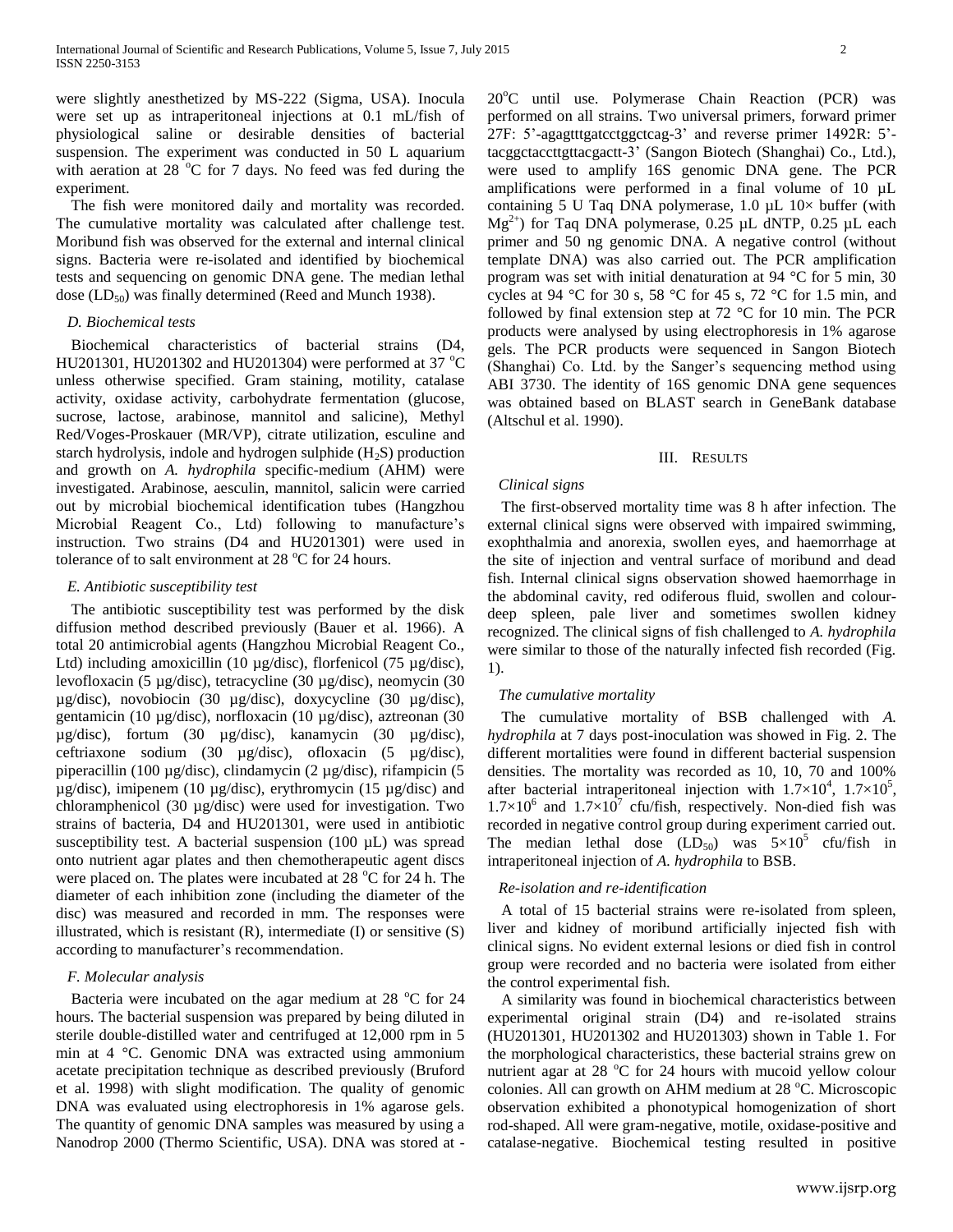reaction of all tested bacterial strains for production of indole and H2S, utilization of citrate, hydrolysis of starch and esculin, fermentation of glucose, lactose, arabinose and mannitol and Methyl Red/Voges-Proskauer. Nevertheless, negative reaction was shown for fermentation of sucrose and salicine in all tested strains.

#### *Genomic DNA sequence analysis*

The identification of *A. hydrophila* based on morphological and biochemical characteristics were carried out. Subsequently, a number of colonies of strains incubated for 24 hours were chosen for PCR amplification. PCR products of 16S genomic DNA gene of D4 and HU201301 were sequenced to validate for *A. hydrophila* identification. A similarity of identity percentage (98%) with the nucleotide sequences of genomic DNA gene of two strains was showed; and a high similarity (99% identity) to other available *A. hydrophila* sequences in the GenBank database by using BLAST network search.

#### *Antimicrobial susceptibility test*

The pattern of antibiotic susceptibility of two strains of *A. hydrophila* (D4 and HU201301) is shown in Table 2. This present study found the relevant similarities between the original bacterial strain (D4) used in conducting challenge experiment and the re-isolated strain (HU201301). Both strains showed resistance to amoxicillin, and clindamycin and sensitive to novobiocin, florfenicol, levofloxacin, tetracycline, neomycin, doxycycline, gentamicin, norfloxacin, aztreonan, fortum, kanamycin, ceftriaxone sodium, ofloxacin, piperacillin, rifampicin, and chloramphenicol. Interestingly, the D4 strain showed resistance to imipenem and sensitive to erythromycin, while HU201301 showed intermediate to those of antibiotic agents.

#### IV. DISCUSSION

In this study, a challenge test with *A. hydrophila* demonstrated similarities in the clinical signs recorded by artificially challenged and naturally infected BSB. The observed symptoms in the present study resembled those reported in other fish (Popovic et al. 2000; Nielsen et al. 2001; He et al. 2006; Duc et al. 2013). Three among fifteen strains re-isolated from tested fish were used to conduct experiment on biochemical tests. Based on biochemical characteristics, it was determined that the four strains (D4, HU201301, HU201302 and HU201303) of bacteria were homogenous, which is comparable to previous reports (Lee et al. 2000; Abbott et al. 2003). All four strains grew on the previously described AH medium (Kaper et al. 1979), used for species identification, confirming that these bacterial strains are *A. hydrophila*.

Molecular method for detecting of *A. hydrophila* was introduced and applied in numerous previous studies (Nielsen et al. 2001; Swaminathan et al. 2004; Yogananth et al. 2009). The genomic DNA was the coding region of ribosomal RNA, which was used for phylogenetic studies as it is highly conserved between different species of bacteria and archaea and as important taxonomic tools (Weisburg et al. 1991; Coenye and Vandamme 2003) such as taxonomy of the genera *Aeromonas* (Lee et al. 2002; Chen et al. 2012; Liu and Li 2012; Sarkar et al. 2012). Two universal primers, 27F and 1492R, were developed in amplification of genomic DNA genes and had allowed discriminating of identification up to the species level and typing of other bacteria (Jiang et al. 2006; Sarkar et al. 2012). It has been indicated previously that levels of similarity between genomic DNA gene sequences higher than 97% suggest that the strains in question belong to the same species (Stackebrandt and Goebel 1994), so a 98% identity of sequences of the D4 and HU201301 strains implies that they belong to the same species. This challenge test experiment did fulfil Koch's postulates (Walker et al. 2006).

The high cumulative mortality (100%) of BSB (challenged with  $1.7 \times 10^7$  cfu/fish by intraperitoneal injection method) in this study was comparable to the results previously reported (Mostafa et al. 2008). They have challenged *Heteropneustes fossilis* with A. *hydrophila* at a dose of  $9.6 \times 10^7$  cfu/fish using intraperitoneal and intramuscular injection, which also resulted in 100% mortality of the tested fish within 1-9 days. Similarly, the reported mortality of some other fish species challenged by intraperitoneal injection with lower bacterial density, such as walking catfish *C. batrachus* with 10<sup>6</sup> cfu/fish (Angka 1990) and snakehead *C. striata* with 10<sup>6</sup> cfu/fish (Duc et al. 2013) was 100%. Also, several fish species (*Labeo rohita, Catla catla* and *Cirrhinus cirrhosis*) challenged by intramuscular method at a dose of  $2\times10^6$  cfu/fish had 80 to 100% mortality, while *Hypophthalmichthys molitrix* (Valenciennes, 1844) and *C. carpio*  at a dose of  $2\times10^5$  cfu/fish had 60-80% mortality within 2-12 days (Sabur 2006) (cited by Sarkar and Rashid 2012). The  $LD_{50}$ value in this study was  $5 \times 10^5$  cfu/fish, similar to the LD<sub>50</sub> of *A*. *hydrophila* challenged to snakehead fingerling (Duc et al. 2013), and lower than for some other fish species, such as *Anguilla*  anguilla  $(10^{6.2}$  to  $10^{7.4}$  cfu/fish) (Esteve et al. 2004), *Channa*  $punctatus$  (3.42×10<sup>7</sup> cfu/fish) (Yesmin et al., 2004) and *Brycon*  $a$ *mazonicus* (6.66×10<sup>11</sup> cfu/fish) (Oliveira et al. 2012), indicating that isolates used in challenge test were strongly virulent to BSB.

Chemotherapeutic agents were previously introduced to treat *A. hydrophila* infection in cultured fish (Saitanu and Chularak 1983). In this study, the antibiotic sensitivity patterns of two strains (D4 and HU201301) were evaluated and confirmed to be mostly similar. This test was conducted in order to confirm the resemblance of re-isolated strain (HU201301) and experimental inoculated bacterial strain (D4) in sensitive ability to antimicrobials, and also to determine the suitable therapeutical medicines for controlling *Aeromonas* infection in BSB. Both strains were sensitive to most tested drugs, except for amoxicillin and clindamycin. D4 was also resistant to imipenem, while HU201301 was only intermediately resistant to this drug. In previous studies, *A. hydrophila* was reported to be sensitive to chloramphenicol, erythromycin, kanamycin, neomycin (Boonyaratpalin 1989) and resistant to amoxicillin and clindamycin (Belem-Costa and Cyrino 2006; Adanir and Turutoglu 2007; Jayavignesh et al. 2011). The results from the present study were similar to these, but different from the results reported by Son et al. (1997, p. 480) and Vivekanandhan et al. (2002, p. 166), who found that *A. hydrophila* was resistant to chloramphenicol, erythromycin, kanamycin, tetracycline, rifampicin and novobiocin.

The susceptibility of the experimental bacterial strains (D4 and HU201301) to some beta-lactam antibiotics was also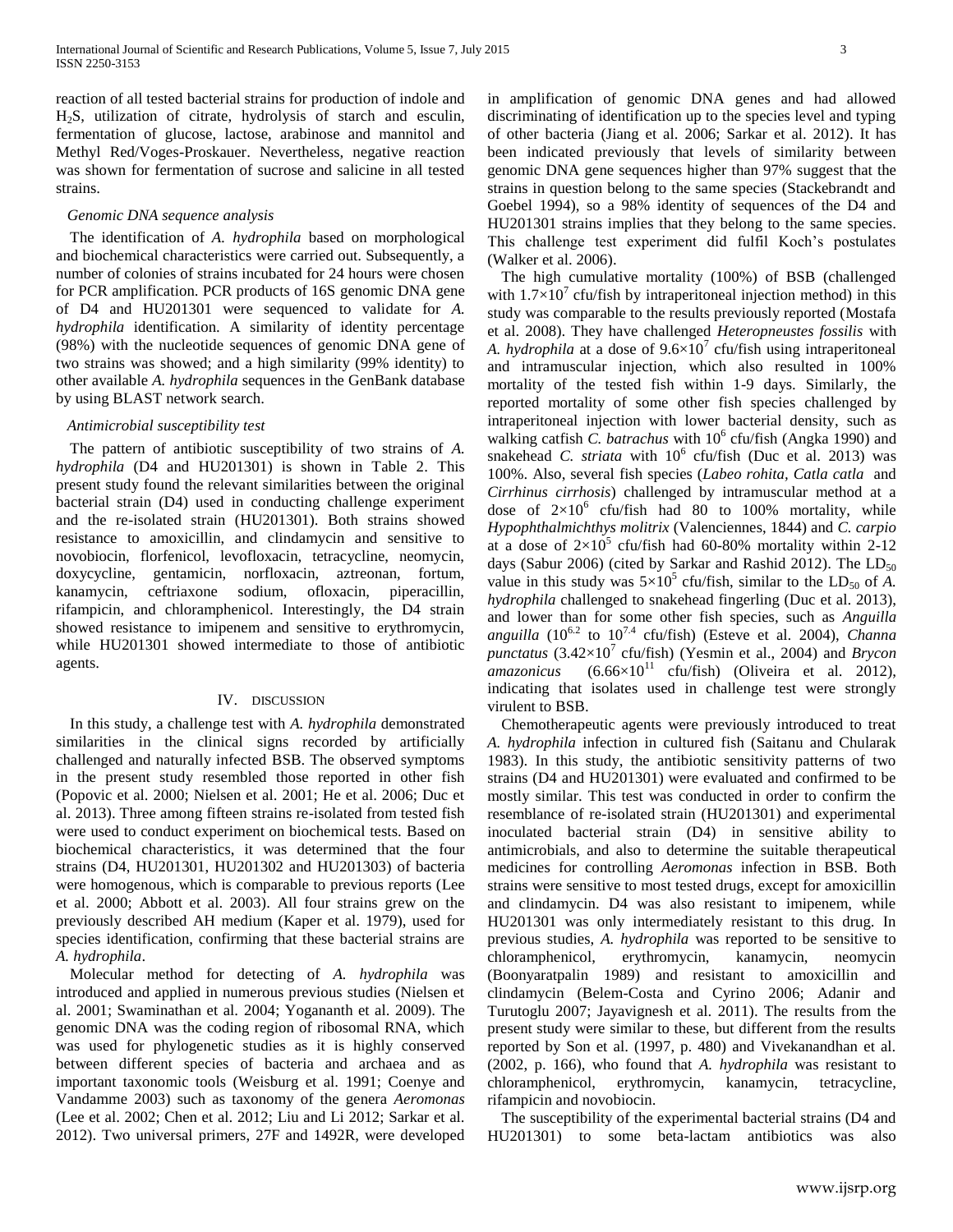investigated. In comparison to a previous report (Morita et al. 1994), the results showed the similarity in susceptibility to aztreonam and imipenem, and difference in resistance to piperacillin and ceftriaxone. These differences may be related to the source of bacterial isolates and the source of antibiotic agents used in the experiment. Moreover, it is known that the bacteria can receive and transmit antibiotic resistant genes from and to other gram-negative bacteria (Marchandin et al. 2003). Thus, aeromonad-infection in BSB may still be controlled by using correct drugs. Nevertheless, reduction of the use of chemicals in aquaculture is nowadays considered a good management practice. Certain types of chemicals, especially antibiotics, if used inappropriately, not only cause damages to animals and the environment, but also increase production costs and adverse consequences (Tonguthai 2000). Furthermore, the observation of disease odd usually correlates with anorexia (Duc et al. 2013); hence the utilization of antibiotics at the disease outbreak time may not be effective. Also, the extensive use of antibiotic and other chemotherapeutics to prevent and treat fish diseases may cause drug-resistance phenomenon in cultured fish (Son et al. 1997). Vaccination treatment was recommended for use in disease prevention in cultured fish (Bakopoulos et al. 1995; Sommerset et al. 2005) and herbal concoction was used in the therapy of *A. hydrophila* infection in goldfish (Harikrishnan et al. 2009).

## V. CONCLUSION

This study demonstrated *A. hydrophila* as a potential pathogen, which can cause haemorrhagic septicaemia clinical signs in BSB. In the antimicrobial susceptibility test, both tested bacterial strains showed sensitivity to most used drugs.

#### ACKNOWLEDGMENT

The first author T.N. Tuan would like to thank the China Scholarship Council for providing scholarship of doctoral program in Huazhong Agricultural University, Wuhan, Hubei, China.

#### **REFERENCES**

- [1] Abbott, S.L., W.K.W. Cheung and J.M. Janda. 2003. The genus *Aeromonas*: Biochemical characteristics, atypical reactions, and phenotypic identification schemes. Journal of Clinical Microbiology 41:2348-2357.
- [2] Adanir, D.O.R. and H. Turutoglu. 2007. Isolation and antibiotic susceptibility of *Aeromonas hydrophila* in a carp (*Cyprinus carpio*) hatchery farm. Bulletin of the Veterinary Institute in Pulawy 51:361-364.
- [3] Altschul, S.F., W. Gish, W. Miller, E.W. Myers and D.J. Lipman. 1990. Basic Local alignment search tool. J. Mol. Biol. 215:403-410.
- [4] Angka, S.L. 1990. The pathology of the walking catfish *Clarias batrachus* (L.), infected intraperitoneally with *Aeromonas hydrophila*. Asian Fisheries Science 3:343-351.
- [5] Austin, B. and C. Adams. 1996. The genus *Aeromonas*. In: Fish Pathogens (ed. B. Austin, M. Altwegg, P.J. Gosling and S. Joseph), pp. 197-243, John Wiley & Sons Ltd., Chichester, England.
- [6] Bakopoulos, V., A. Adams and R. H. Richards. 1995. Some biochemical properties and antibiotic sensitivities *of Pasteurella piscicida* isolated in Greece and comparison with strains from Japan, France and Italy. Journal of Fish Diseases 18:1-7.
- [7] Bauer, A.W., W.M.M. Kirby, J.C. Sherris and M. Truck. 1966. Antibiotic susceptibility testing by a standardized single disk method. Am. J. Clin. Pathol. 45:493-496.
- [8] Belem-Costa, A. and J.E.P. Cyrino. 2006. Antibiotic resistence of *Aeromonas hydrophila* isolated from *Piaractus mesopotamicus* (Holmberg, 1887) and *Oreochromis niloticus* (Linnaeus, 1758). Sci. agric. (Piracicaba, Braz.) 63:281-284.
- [9] Boonyaratpalin, S. 1989. Bacterial pathogens involved in the Epizootic Ulcerative Syndrome of fish in Southeast Asia. Journal of Aquatic Animal Health 1:272-276.
- [10] Bruford, M.W., O. Hanotte, J.F.Y. Brookfield and T. Burke. 1998. Multilocus and single-locus DNA fingerprinting. In: Molecular Genetic Analysis of Populations: A Practical Approach (ed. A.R. Hoelzel), 2nd edition, IRL Press, Oxford, UK.
- [11] Chen, Y.F., R.S. Liang, X.L. Zhuo, X.T. Wu and J.X. Zou. 2012. Isolation and characterization of *Aeromonas schubertii* from diseased snakehead, *Channa maculata* (Lacepede). Journal of Fish Diseases 35:421-430.
- [12] Chirila, F., N. Fit, G. Nadas, O. Negrea and R. Ranga. 2008. Isolation and characterization of an *Aeromonas hydrophila* strain in a crap (*Cyprinus carpio*) toxemia focus. Bulletin UASVM, Veterinary Medicine 65:244-247.
- [13] Citarasu, T., D.K. Alfred, S. Velmurugan, V.V. Thanga, T. Kumaran, B.M. Michael and T. Selvaraj. 2011. Isolation of *Aeromonas hydrophila* from infected ornamental fish hatchery during massive disease outbreak. International Journal of Current Research 2:037-041.
- [14] Coenye, T. and P. Vandamme. 2003. Intragenomic heterogeneity between multiple 16S ribosomal RNA operons in sequenced bacterial genomes. FEMS Mircobiol Lett. 228:45-49.
- [15] Doukas, V., F. Athanassopoulou, E. Karagouni and E. Dotsika. 1998. *Aeromonashydrophila* infection in cultured sea bass, *Dicentrarchus labrax* L., and *Puntazzo puntazzo* Cuvier from the Aegean Sea. Journal of Fish Diseases 21:317-320.
- [16] Duc, P.M., T.N. Tuan and K. Hatai. 2013. *Aeromonas hydrophila* infection in fingerlings of snakehead *Channa striata* in Viet Nam. Fish Pathology 48:48-51.
- [17] Esteve, C., E. Alcaide, R. Canals, S. Merino, D. Blasco, M.J. Figueras and J.M. Tomas. 2004. Pathogenic *Aeromonas hydrophila* serogroup O:14 and O:81 strains with an S layer. Applied and Environmental Microbiology 70:5898-5904.
- [18] Fishbase. 2012. http://www.fishbase.org/summary/Megalobramaamblycephala.html. Accessed 08 Oct 2012.
- [19] Harikrishnan, R., C. Balasundaram, Y.G. Moon, M.C. Kim, J.S. Kim and M.S. Heo. 2009. Use of herbal concoction in the therapy of goldfish (*Carassius auratus*) infected with *Aeromonas hydrophila*. Bull Vet Inst Pulawy 53:27-36.
- [20] He, L.J., L.K. Liao, J.F. Yuan, H.Y. Tang, Q. Wu and G.W. Zhang. 2006. Pathological observation of bacterial septicemia in *Megalobrana amblycephala*. Journal of Southwest Agricultural University (Natural Science) 28:483-490.
- [21] Hu, M., N. Wang, Z.H. Pan, C.P. Lu and Y.J. Liu. 2012. Identity and virulence properties of *Aeromonas* isolates from diseased fish, healthy controls and water environment in China. Letters in Applied Microbiology 55:224-233.
- [22] Ibrahem, M.D., M.M. Mostafa, R.M.H. Arab and M.A. Rezk. 2008. Prevalence of *Aeromonas hydrophila* infection in wild and cultured tilapia nilotica (*Oreochromis niloticus*) in Egypt. 8th International Symposium on Tilapia in Aquaculture 2008.
- [23] Iqbal, M.M., K. Tajima and Y. Ezura. 1999. Pathogenicity of motile *Aeromonas* species isolated from fishes with Epizootic Ulcerative Syndrome (EUS) in Southeast Asian Countries. Bull. Fac. Fish. Hokkaido Univ. 50:93-100.
- [24] Janda, J.M. and S.L. About. 2010. The genus *Aeromonas* taxonomy, pathogenicity, and infection. Clinical Microbiology Reviews 23:35-73.
- [25] Jayavignesh, V., K.S. Kannan and A.D. Bhat. 2011. Biochemical characterization and cytotoxicity of the *Aeromonas hydrophila* isolated from Catfish. Archives of Applied Science Research 3:85-93.
- [26] Jiang, H.C., H.L. Dong, G.X. Zhang, B.S. Yu, L.R. Chapman and M.W. Fields. 2006. Microbial diversity in water and sediment of Lake Chaka, an athalassohaline lake in northwestern China. Applied and Environmental Microbiology 72:3832-3845.
- [27] Kaper, J.B., R.J. Seidler, H. Lockman and R.R. Colwell. 1979. Medium for the presumptive identification of *Aeromonas hydrophila* and *Enterobacteriaceae*. Appl. Environ. Microbiol. 38:1023-1026.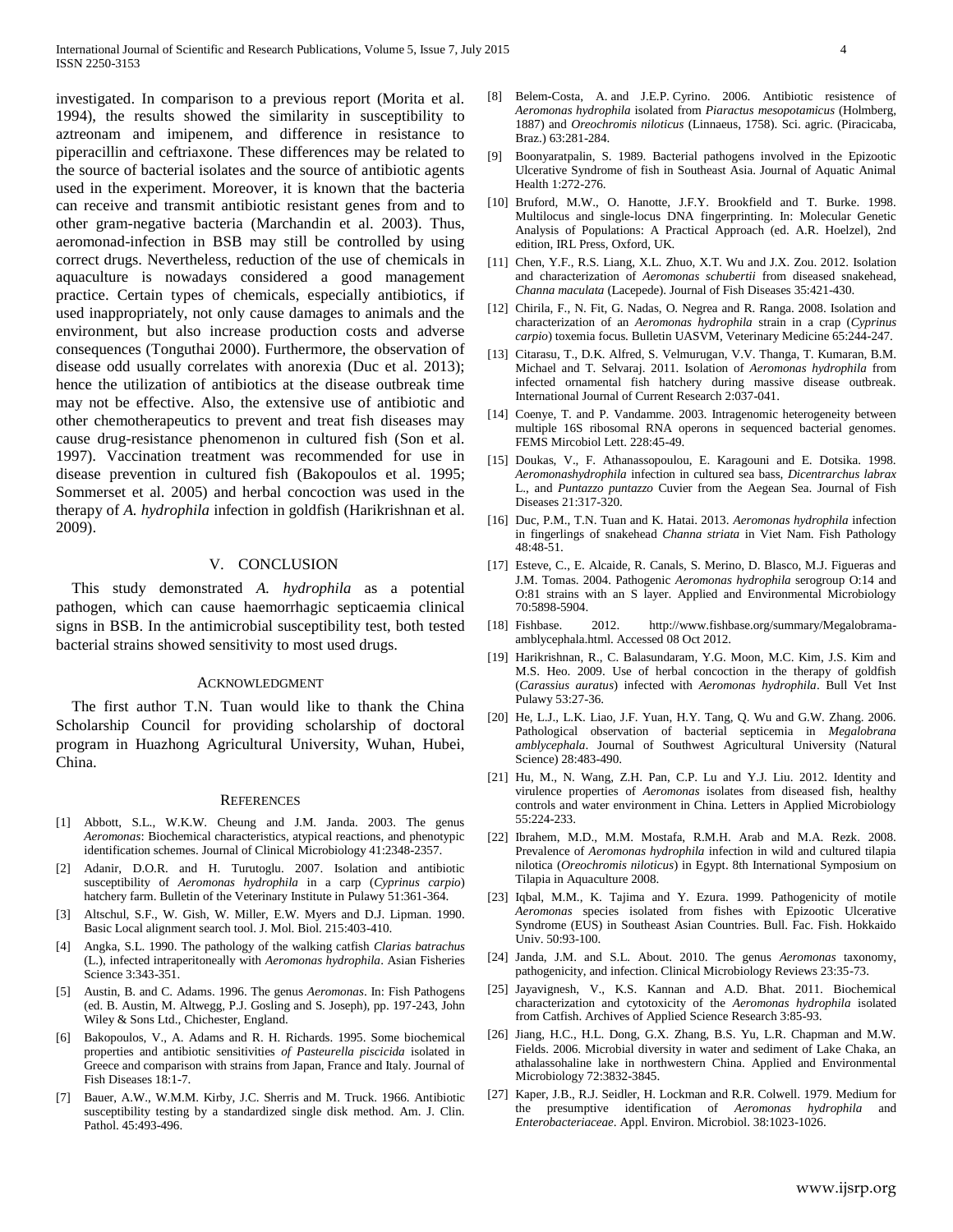- [28] Lee, C., J.C. Cho, S.H. Lee, D.G. Lee and S.J. Kim. 2002. Distribution of *Aeromonas* spp. as identified by 16S rDNA restriction fragment length polymorphism analysis in a trout farm. Journal of Applied Microbiology 93:976-985.
- [29] Lee, S., S. Kim, Y. Oh and Y. Lee. 2000. Characterization of *Aeromonas hydrophila* isolated from rainbow trouts in Korea. The Journal of Microbiology 38:1-7.
- [30] Liu, J.H., R.P. She and K.S. Peng. 1999. Isolation and identification of *Aeromonas hydrophila* from Tilapia. Chinese Journal of Preventive Veterinary Medicine 21:329-330.
- [31] Liu, J.Y. and A.H. Li. 2012. First case of *Aeromonas schubertii* infection in the freshwater cultured snakehead fish, *Ophiocephalus argus* (Cantor), in China. Journal of Fish Diseases 35:335-342.
- [32] Marchandin, H., S. Godreuil, H. Darbas, Jean-Pierre, H., E. Jumas-Bilak, C. Chanal and R. Bonnet, 2003. Extended-spectrum ß-lactamase TEM-24 in an *Aeromonas* clinical strain: Acquisition from the Prevailent Enterobacter aerogenes clone in France. Antimicrobial Agents and Chemotherapy 47:3994-3995.
- [33] Morita, K., N. Watanabe, S. Kurata and M. Kanamori. 1994. Beta-lactam resistance of motile *Aeromonas* isolates from clinical and environmental sources. Antimicrobial Agents and Chemotherapy 38:353-355.
- [34] Mostafa, K., M.T. Islam and M.M. Rashid. 2008. Experimental pathogenesis of *Aeromonas hydrophila* bacteria in stringing catfish *Heteropneustes fossilis.* Bangladesh J. Fish. Res. 12:27-33.
- [35] Nielsen, M.E., L. Hoi, A.S. Schmidt, D. Qian, T. Shimada, J.Y. Shen and J.L. Larsen. 2001. Is *Aeromonas hydrophila* the dominant motile *Aeromonas* species that causes disease outbreaks in aquaculture production in the Zhejiang Province of China? Dis Aquat Org. 46:23-29.
- [36] Oliveira, S.R.D., R.T.Y.B.D. Souza, E.M. Brasil, J.I.A.D. Andrade, E.D.S. Nunes, E.A. Ono and E.G. Affonso. 2012. LD50 of the bacteria *Aeromonas hydrophila* to matrinxa, *Brycon amazonicus*. Acta Amazonica 41:321-326.
- [37] Ottaviani, D., C. Parlani, B. Citterio, L. Masini, F. Leoni, C. Canonico, L. Sabatini, F. Bruscolini and A. Pianetti. 2011. Putative virulence properties of *Aeromonas* strains isolated from food, environmental and clinical sources in Italy: A comparative study. Int. J. Food Microbiol. 144:538-545.
- [38] Peters, G., M. Faisal, T. Lang and I. Ahmed. 1988. Stress caused by social interaction and its effect on susceptibility to *Aeromonas hydrophila* infection in rainbow trout *Salmo gairdneri*. Dis. Aquat. Org. 4:83-89.
- [39] Popovic, N.T., E. Teskeredzic, I. Strunjak-Perovic and R. Coz-Rakovac. 2000. *Aeromonas hydrophila* isolated from wild freshwater fish in Croatia. Veterinary Research Communications 24:371-377.
- [40] Reed, L.J. and H. Muench. 1938. A simple method of estimating fifty percent endpoints. The American Journal of Hygiene 27:493-497.
- [41] Saitanu K and Chularak C. 1983. Ulcer disease in catfish (*Clarias batrachus*): a therapeutant study. J. Aquat. Anim. Dis. 6:9-17.
- [42] Sarkar, M.J.A. and M.M. Rashid. 2012. Pathogenicity of the bacterial isolate *Aeromonas hydrophila* to catfishes, carps and perch. J. Bangladesh Agril. Univ. 10:157-161.
- [43] Sommerset, I., B. Krossøy, E. Biering and P. Frost. 2005. Vaccines for fish in aquaculture. Expert Rev Vaccines 4:89-101.
- [44] Son, R., G. Rusul, A.M. Sahilah, A. Zainuri, A.R. Raha and I. Salmah. 1997. Antibiotic resistance and plasmid profile of *Aeromonas hydrophila*  isolates from cultured fish, Telapia (*Telapia mossambica*). Letters in Applied Microbiology 24:479-482.
- [45] Stackebrandt, E. and B.M. Goebel. 1994. Taxonomic note: A place for DNA-DNA reassociation and 16S rRNA sequence analysis in the present species definition in bacteriology. Int J Syst Bacteriol. 44:846-849.
- [46] Swaminathan, T.R., G. Rathore, R. Abidi and D. Kapoor. 2004. Detection of *Aeromonas hydrophila* by polymerase chain reaction. Indian J. Fish. 51:251-254.
- [47] Tonguthai, K. 2000. The use of chemicals in aquaculture in Thailand. Proceedings of the meeting on the use of chemicals in aquaculture in Asia 20-22 May 1996, Tigbauan, Iloilo, Philippines. Tigbauan, Iloilo, Philippines: Aquaculture Department, Southeast Asian Fisheries Development Center. 207-220.
- [48] Tsao, W.S. 1960. A biological study of *Magalobrama amblycephala* and *M. terminalis* of Liang-tse Lake. Acta Hydrobiologica Sinica 1:57-78.
- [49] Vivekanandhan, G., K. Savithamani, A.A.M. Hatha, P. Lakshmanaperumalsamy. 2002. Antibiotic resistance of *Aeromonas*

*hydrophila* isolated from marketed fish and prawn of South India. International Journal of Food Microbiology 76:165-168.

- [50] Walker, L., H. Levine and M. Jucker. 2006. Koch's postulates and infectious proteins. Acta Neuropathologica 112:1-4.
- [51] Weisburg, W.G., S.M. Barns, D.A. Pelletier and D.J. Lane. 1991. 16S Ribosomal DNA amplification for phylogenetic study. Journal of Bacteriology 173:697-703.
- [52] Yesmin, S., M.H. Rahman, M.A. Hussain, A.R. Khan, F. Pervin and M.A. Hossain. 2004. *Aeromonas hydrophila* infection in fish of swamps in Bangladesh. Pakistan Journal of Biological Sciences 7:409-411.
- [53] Yogananth, N., R. Bhakyaraj, A. Chanthuru, T. Anbalagan and K.M. Nila. 2009. Detection of virulence gene in *Aeromonas hydrophila* isolated from fish samples using PCR technique. Global Journal of Biotechnology & Biochemistry 4:51-53.
- [54] Zhou, Z., Z. Ren, H. Zen and B. Yao. 2008. Apparent digestibility of various feedstuffs for bluntnose black bream *Megalobrama amblycephala*  Yih. Aquaculture Nutrition 14:153-165.

#### **AUTHORS**

**First Author** – Ngoc Tuan Tran, College of Fisheries, Key Lab of Agricultural Animal Genetics, Breeding and Reproduction of Ministry of Education/Key Lab of Freshwater Animal Breeding, Ministry of Agriculture, Huazhong Agricultural University, Wuhan, Hubei 430070, China. Email: tranntts@gmail.com

**Second Author** – Ze-Xia Gao, <sup>1</sup>College of Fisheries, Key Lab of Agricultural Animal Genetics, Breeding and Reproduction of Ministry of Education/Key Lab of Freshwater Animal Breeding, Ministry of Agriculture, Huazhong Agricultural University, Wuhan, Hubei 430070, China.

<sup>2</sup>Freshwater Aquaculture Collaborative Innovation Center of Hubei Province, Wuhan 430070, China.

**Third Author** – James Milton, College of Fisheries, Key Lab of Agricultural Animal Genetics, Breeding and Reproduction of Ministry of Education/Key Lab of Freshwater Animal Breeding, Ministry of Agriculture, Huazhong Agricultural University, Wuhan, Hubei 430070, China.

**Fourth Author** – Li Lin, <sup>1</sup>College of Fisheries, Key Lab of Agricultural Animal Genetics, Breeding and Reproduction of Ministry of Education/Key Lab of Freshwater Animal Breeding, Ministry of Agriculture, Huazhong Agricultural University, Wuhan, Hubei 430070, China.

<sup>2</sup> Freshwater Aquaculture Collaborative Innovation Center of Hubei Province, Wuhan 430070, China.

**Fifth Author** –Yang Zhou, College of Fisheries, Key Lab of Agricultural Animal Genetics, Breeding and Reproduction of Ministry of Education/Key Lab of Freshwater Animal Breeding, Ministry of Agriculture, Huazhong Agricultural University, Wuhan, Hubei 430070, China.

**Correspondence Author** – Wei-Min Wang, College of Fisheries, Key Lab of Agricultural Animal Genetics, Breeding and Reproduction of Ministry of Education/Key Lab of Freshwater Animal Breeding, Ministry of Agriculture, Huazhong Agricultural University, Wuhan, Hubei 430070, China. Email: wangwm@mail.hzau.edu.cn, Fax: +86-27-87282114, Tel: +86-27-87282113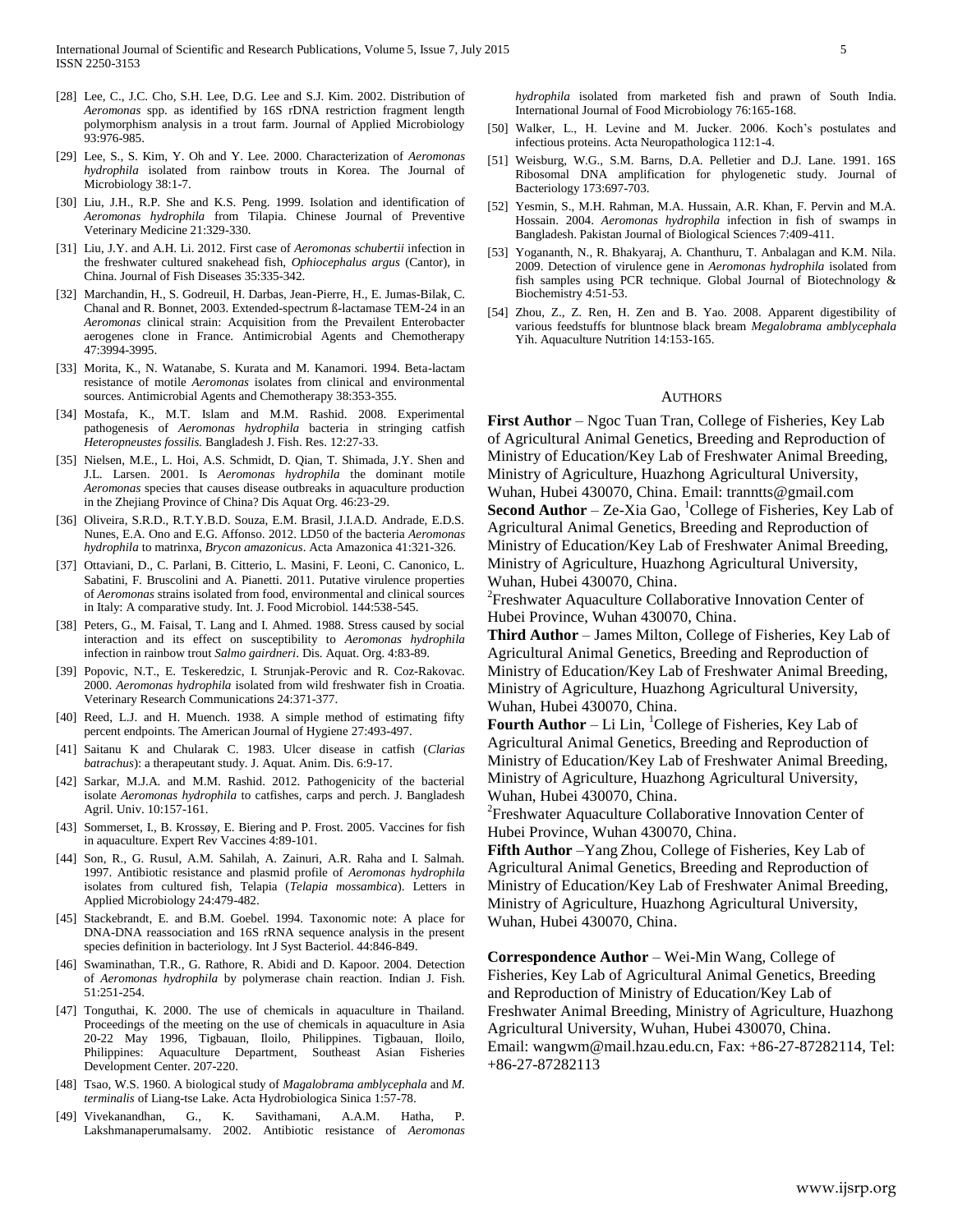

**Fig. 1. Clinical signs of BSB (***M. amblycephala***) intraperitoneally challenged to** *A. hydrophila* **(1.7×10<sup>7</sup> cfu/fish). (A) Haemorrhage at the site of injection and ventral surface; (B) Red odiferous fluid, swollen and colour-deep spleen (arrow)**



**Fig. 2. Cumulative mortality of BSB (***M. amblycephala***) challenged with** *A. hydrophila*



**Fig. 3. Effect of NaCl concentrations (%) on growth of D4 and HU201301**

| Table 1. Biochemical profile of D4 and re-isolated strains of A. hydrophila |  |
|-----------------------------------------------------------------------------|--|
|                                                                             |  |

| Biochemical test | D4 | HU201301 | HU201302 | HU201303 |
|------------------|----|----------|----------|----------|
| Gram stain       |    | -        |          |          |
| Motility         |    |          |          |          |
| Oxidase          |    |          |          |          |
| Catalase         |    |          |          |          |